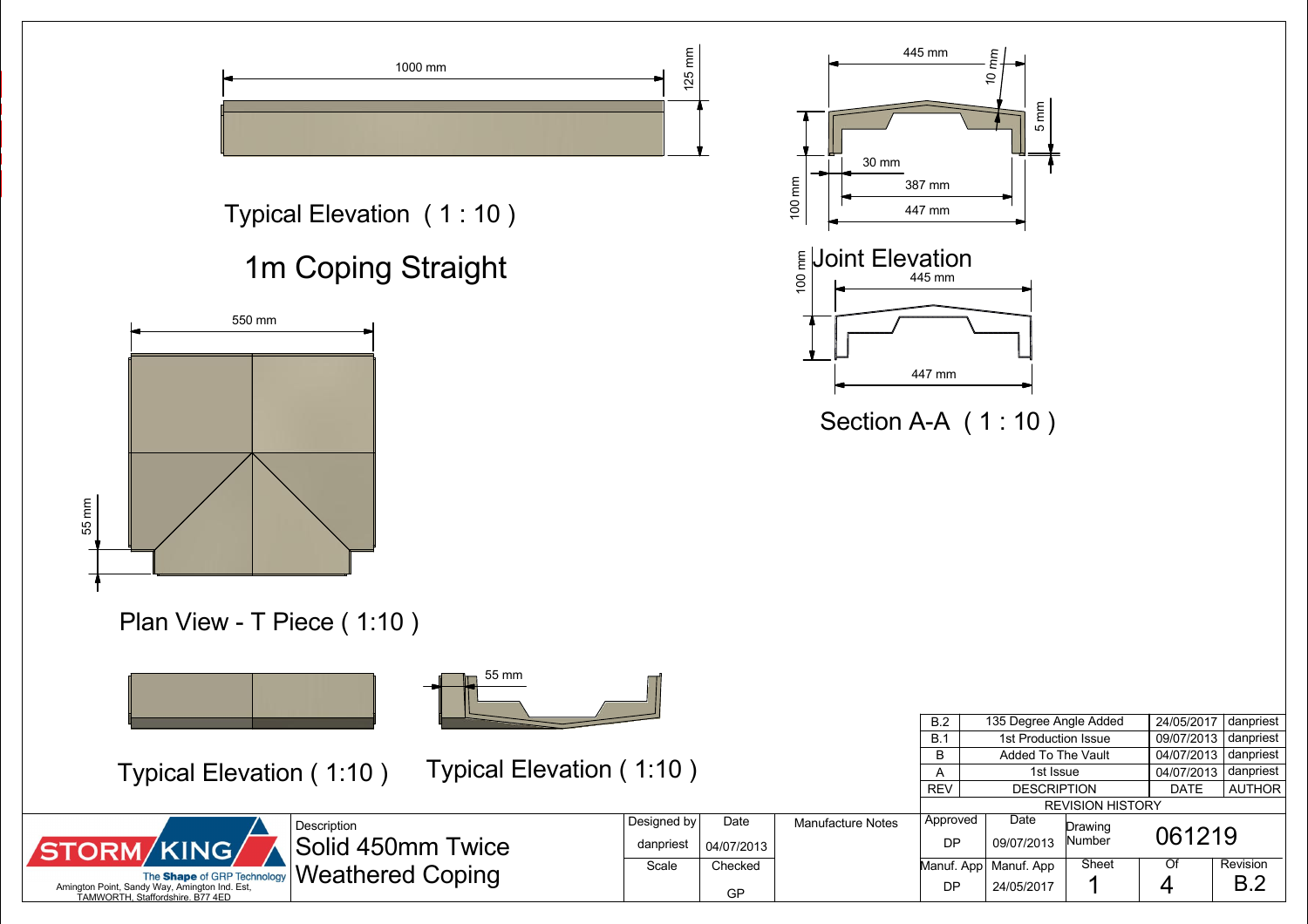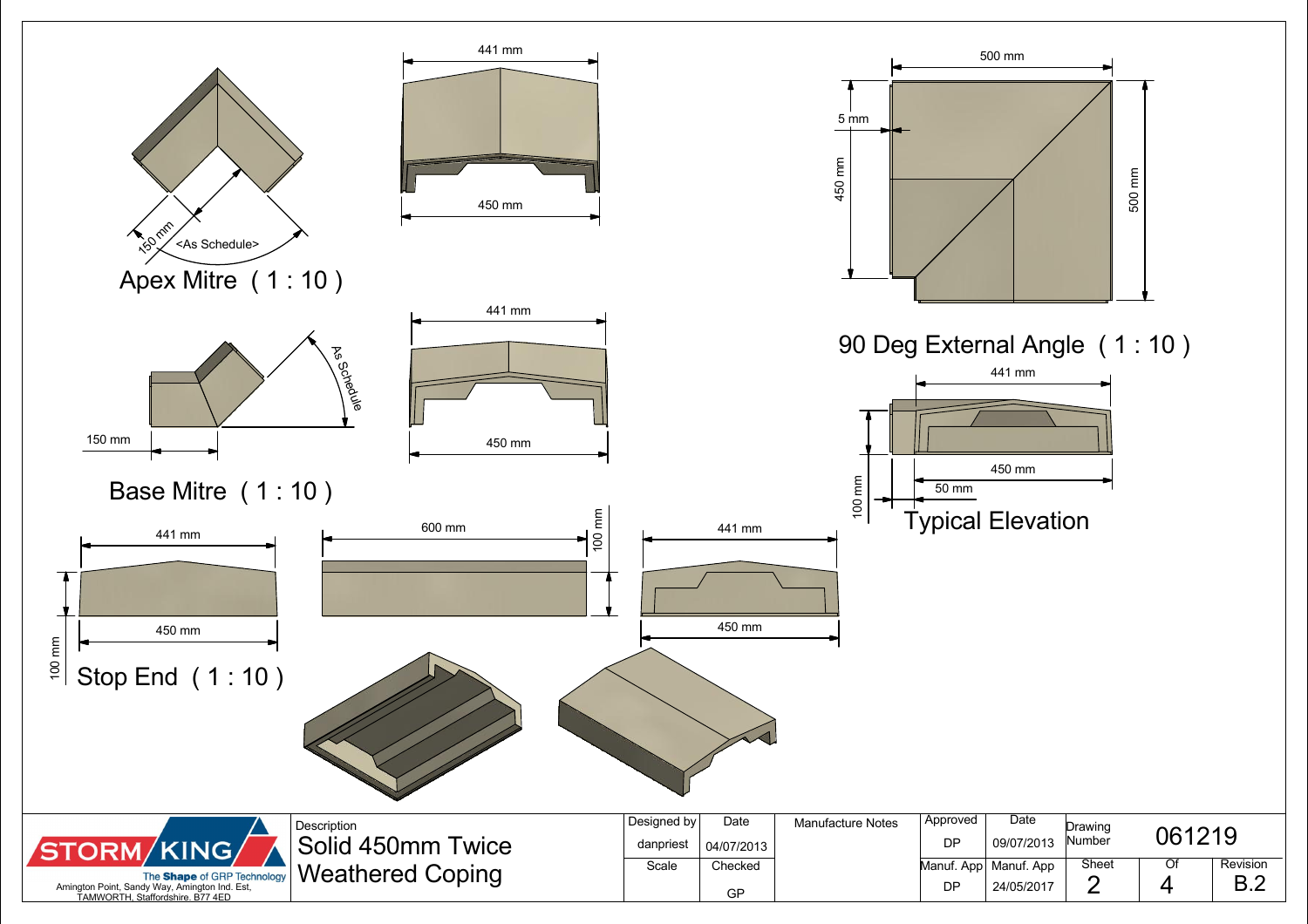





|                                                                                                                                                    | Description       | Designed by | Date       | <b>Manufacture Notes</b> | Approved   | Date                  | Drawing       |            |          |  |
|----------------------------------------------------------------------------------------------------------------------------------------------------|-------------------|-------------|------------|--------------------------|------------|-----------------------|---------------|------------|----------|--|
| STORM/KING/                                                                                                                                        | Solid 450mm Twice | danpriest   | 04/07/2013 |                          | םח<br>◡    | 09/07/2013            | <b>Number</b> |            | 061219   |  |
|                                                                                                                                                    |                   | Scale       | Checked    |                          |            | Manuf. App Manuf. App | Sheet         | Of         | Revision |  |
| <b>Weathered Coping</b><br>The <b>Shape</b> of GRP Technology<br>Amington Point, Sandy Way, Amington Ind. Est,<br>TAMWORTH, Staffordshire. B77 4ED |                   | GP          |            | DP                       | 24/05/2017 |                       |               | פ ם<br>D.Z |          |  |